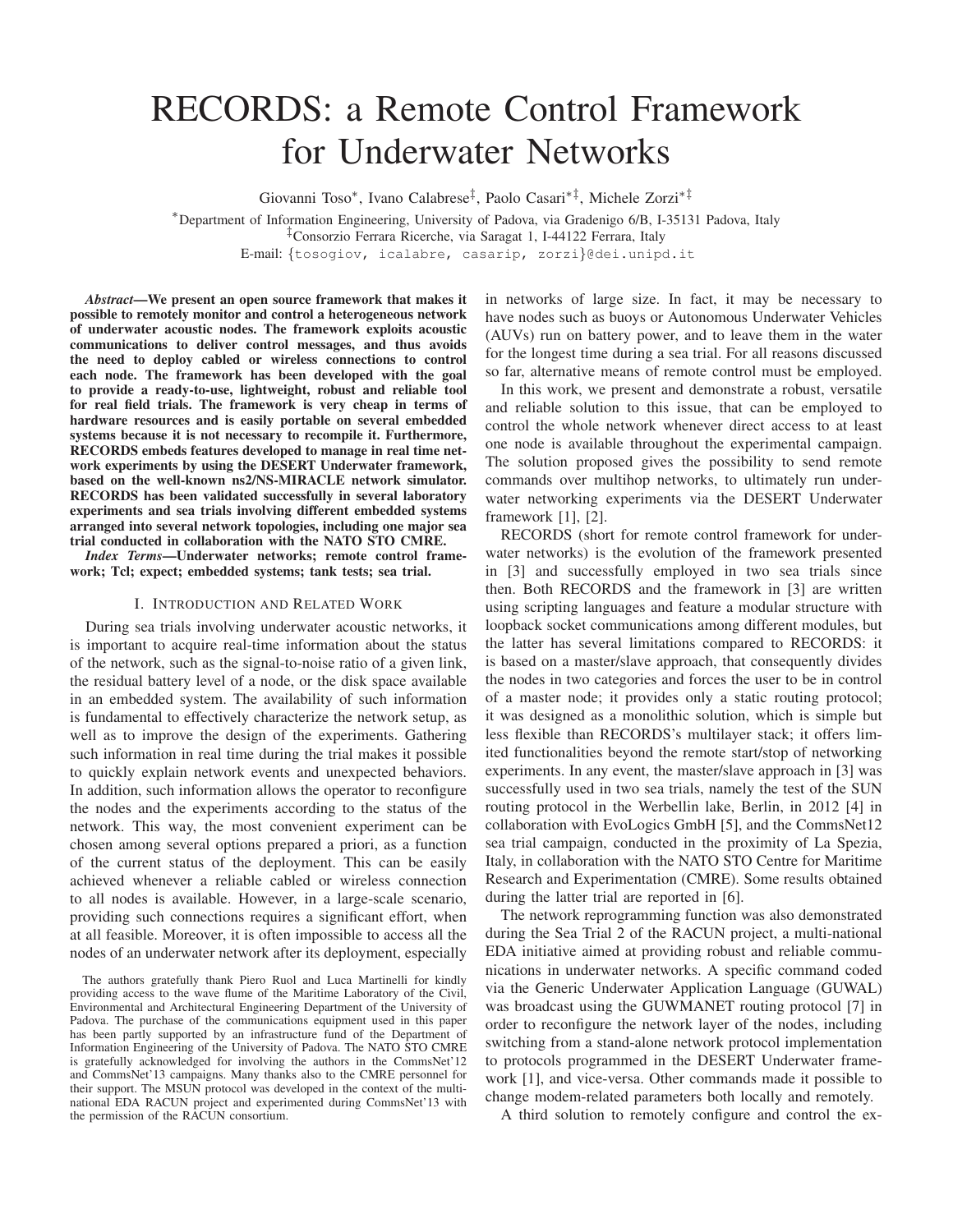periments in an underwater network where there is no direct access to all the nodes, called backseat driver in the following, or BD for short, has been presented in [8], but has not been publicly released so far. The BD is programmed using the SUNSET framework [9] and based on ns2/NS-MIRACLE [10]. When the BD receives a control message, it interprets the user command in order to configure and start a second instance of SUNSET, which in turn will run the proper networking experiment. The backseat driver in [8] has similar features compared to RECORDS (e.g., no prior knowledge about the network is required; unicast, multicast and broadcast messages are supported; no master/slave hierarchy is assumed). However, the two approaches are different in several ways. For example, RECORDS is written entirely using scripting languages, which are very easily ported on different embedded systems, whereas the BD requires to cross-compile and install ns2, NS-MIRACLE and SUNSET on every node, including those controlled by embedded systems; our approach makes it possible to develop and debug the software directly on the embedded system; the configuration of RECORDS can be fully or partly modified at run time via remote commands; finally, RECORDS makes it possible to interact with an attached modem via native modem commands, and can remotely execute general purpose shell commands and retrieve their output. In fact, starting networking experiments also requires no more than a shell command, and leverages on the same functionality.

Recently, the SeaLinx framework for underwater acoustic networks was presented in [11]. The framework has a layered architecture including the MAC, network, transport and application layers, which communicate via sockets. An application layer module named Acoustic Remote Control (ARC) runs permanently on the nodes and makes it possible to send remote commands acoustically, similar to what happens in RECORDS. However, [11] does not specify whether Sealinx allows the user to reconfigure the networking protocols. SeaLinx is also unavailable to the community as of today.

To the best of the authors' knowledge, the solutions [3], [7], [8], [11] discussed above, and the one presented in this paper, are the only ones specifically designed to remotely control and command underwater acoustic networks. The RECORDS software is open source, and can be freely downloaded at [12].

The rest of the paper is organized as follows: in Section II we explain the architecture of RECORDS and the functions of each module. In Section III we evaluate the framework by presenting experiments performed in our test bed and at sea. Section IV concludes the paper.

### II. THE RECORDS FRAMEWORK

#### *A. Framework Description*

RECORDS is composed of four main modules: the remote control module, the startup module, the system profiler and a module to post-process raw log files. The framework has been written entirely using scripting languages, and in particular Tcl/Tk (both version 8.5 and 8.6 were tested), Expect (for automating interactive applications) and sh shell scripting. We made this choice mainly for three reasons: the straightforward



Fig. 1. The RECORDS framework: block diagram, client/server TCP connections and interactions with ns2 and the acoustic modem.

string processing capabilities of such languages; their portability (Tcl interpreters are typically available in distributions for embedded systems); the possibility to test the code directly on embedded systems, which substantially shortens development and debug time.

We proceed by describing the components of RECORDS. The STARTUP module can be seen as a simplified version of a *watchdog* daemon. This module reads the parameters passed by the user from the standard input, such as the IP of the modem, the socket ports and the name of the log files folder. The role of this module is crucial in the life cycle of the framework: it checks that the required network ports are available, starts other modules in the correct order, starts the system profiler and, in case any component crashes, restores it along with the other modules that depend on it.

The PROFILER module can be enabled for debug purposes. It keeps track, with a predetermined period, of the CPU and RAM consumption of each component of the framework, thereby allowing the user to identify memory leaks or excessively high CPU load.

The core components exploited for the remote control and command functions are graphically shown in Fig. 1, along with the TCP client/server connections opened between them. We start with the network stack modules that implement the medium access control layer (MAC), the network layer (NET) and the application layer (APP). Their main role is to parse, understand and deliver (either locally or remotely, or both) the commands issued by the user.

The MAC interacts directly with the modem to deliver the messages coming from the upper layers. It propagates the status messages of the modem to the upper modules (e.g.,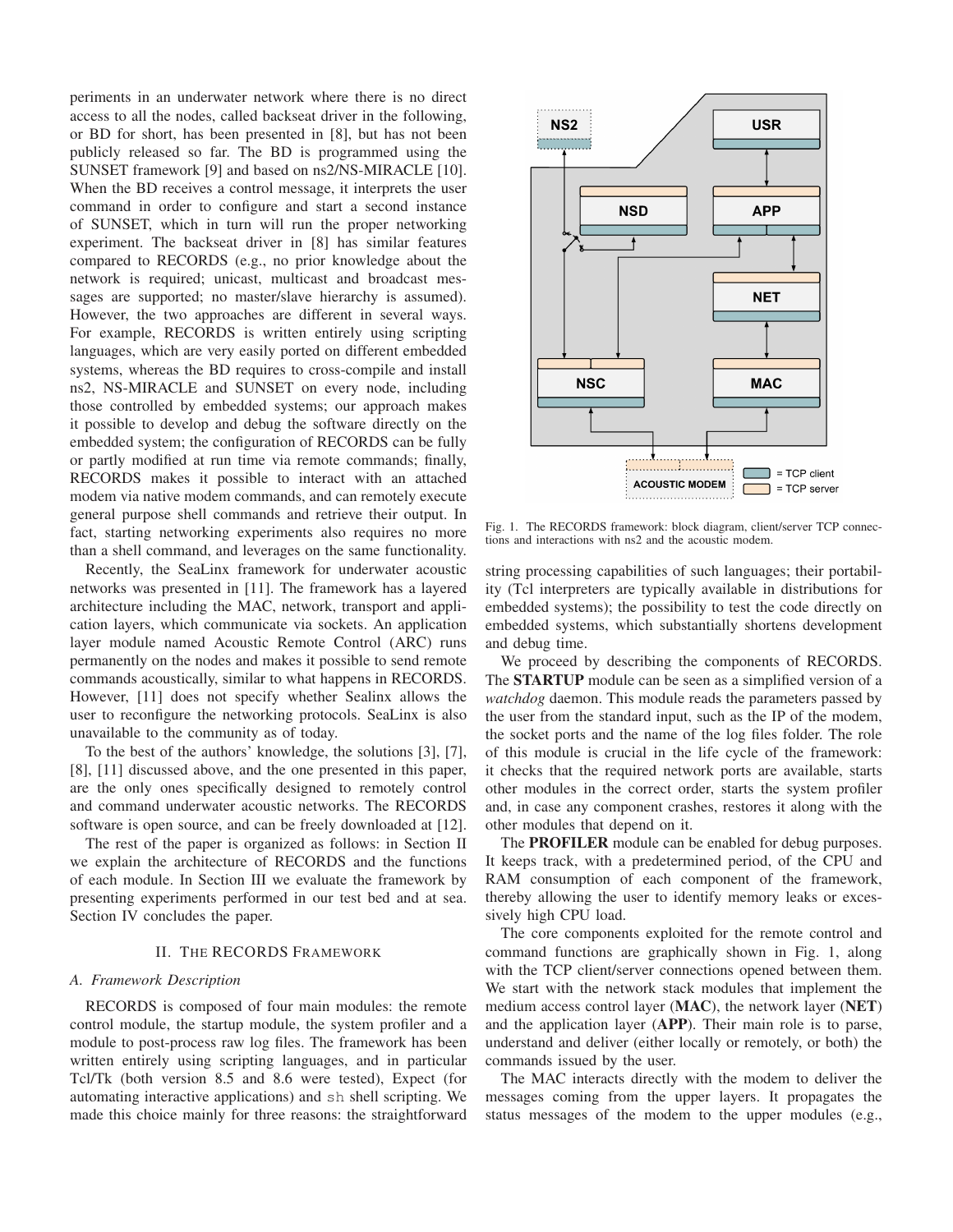message sent, error, message canceled, etc.) and provides some basic multiple access interference mitigation via uniformly distributed random backoffs prior to the transmission of any message to the modem. The maximum backoff time can be set remotely by the user. For each data packet received from the modem, the MAC module queries the modem to retrieve the multipath structure of the channel and logs it.

The network layer (NET) implements two network protocols: a static source routing scheme and a flooding scheme. Each packet can be sent (in broadcast, unicast or multicast) using either protocol, and packets sent via different protocols can coexist simultaneously in the network. The route followed using the static source routing scheme can be configured by the user, and can contain as many hops as can fit in the maximum packet size supported by the modem. The flooding scheme can also be configured by setting a time-to-live (TTL) value that limits the reach of the flooded packets. When the NET receives a packet from the APP, it sets the required fields in the header of the packet (e.g., the next hop), whereas when the packet comes from the MAC, it decides whether to deliver the packet locally to the APP or to forward it according to the protocol used for this packet. RECORDS can be easily extended with other network protocols, either by programming them in the same scripting language used for the framework, or by loading modules written with other languages, e.g., C++ or Python.

The APP module considered in this paper customizes the framework to launch networking experiments via the DESERT Underwater framework [1], although nothing forbids to write other APP modules and plug them into the framework to provide different functionalities. Our APP module keeps track of the instances of DESERT started so far and can inform the user about the status of either of them by telling whether it is running, was stopped or never started. The APP module makes it possible to remotely kill all instances of DESERT, or a subset thereof. It also acts as an abstraction layer for the modem: the user can send any message to the other nodes with no knowledge of the structure of the physical commands understood by the modem itself. It sets the environment variables required to start the DESERT executables and can run a specified experiment, with the possibility to piggyback a completely customizable list of simulation parameters. By interacting with the NET layer, it creates end-to-end acknowledgement messages to notify the user about the reception of a command and/or its output. Finally, the APP interacts with the OS to run any system command and retrieve its output (tail, date and reboot are relevant examples).

The ns-control (NSC) module is a layer that resides directly between an instance of the DESERT framework (where it effectively acts as the physical layer) and the acoustic modem. Primarily, NSC forwards messages from the DESERT software to the modem and vice-versa, and logs each message on file. Moreover, it makes it possible to simulate a desired packet error rate (PER) value over a given source-destination link, which is a very useful tool if the user wants to simulate or force a given network topologies. These PER maps are permanent and persist through subsequent instances of DESERT: however, thanks to the socket connection between the NSC and the APP



Fig. 2. Starting tree of the modules (arrows) and log files produced (points).

(see Fig. 1), the PER values can be read, set or reset in real time by the user, either locally or remotely. Finally, the NSC retrieves the channel multipath structure perceived by every DESERT packet received from the modem. All logging functionalities can be switched on or off (e.g., to save disk space).

To simulate the behavior of DESERT without actually starting it or, more in general, to provide a random traffic generator, we created an ns-dumb (NSD) module. This module can be started at boot, or otherwise started/stopped remotely on demand. It can be configured to send random ASCII strings to a modem; the length of the string and the transmission period can also be programmed remotely. This module can be used to test the behavior of RECORDS under different network loads in order to test the system and modem responsiveness.

The user (USR) module mimics the behavior of an actual user. Instead of hard-coding default values for the internal parameters of each module, USR sends them to the framework either locally, remotely, or both. Similarly, USR can query the modem by mimicking the same commands that a human user would have used if he had been connected directly to the modem. The module can ask, for example, to reset the modem, to set the acoustic ID of the modem and to set the source level. The settings can be issued at boot time, after a predetermined period, or also periodically. Among other things, these capabilities make it possible to send periodic heartbeat messages, e.g., in the form of strings.

Every RECORDS module produces a verbose and detailed log file, that can be used as meta-data when post-processing experimental results as well as for debug purposes. Log files can be individually disabled to save disk space. We provide an ANALYZER script that, for most modules, processes the logs and produces a human-readable output, in order to obtain statistics on the fly and in real time about the status of the framework and of the DESERT Underwater experiments. We also provide scripts that generate plots. A global overview of the interaction among the modules and the log files produced by RECORDS is reported in Fig. 2.

## *B. RECORDS Packet Structure*

RECORDS exchanges messages among remote nodes by using packets created by the framework itself. The structure of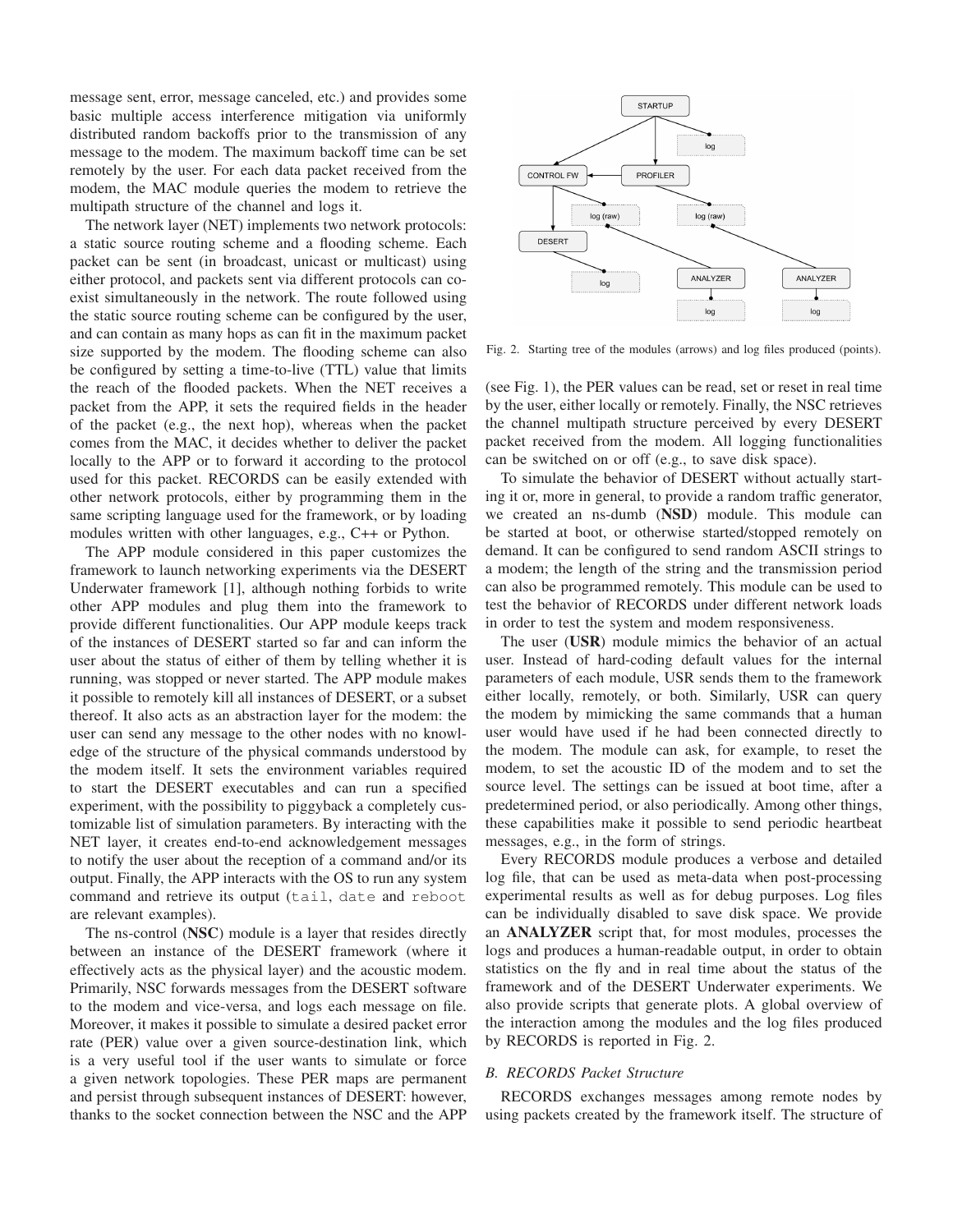

Fig. 3. Structure of the header for the flooding routing scheme (top) and for the static source routing scheme (bottom).

the packets is not fixed and the fields depend on the protocol employed by the packet. A graphical representation of the packets created by RECORDS is reported in Fig. 3.

The first four fields are the same for both protocols: a letter that identifies the protocol (F for flooding and S for static); the ID of the source (SRC) of the packet (if the packet is forwarded, the SRC does not change); the sequence number of the packet (SN), where we note that in the context of any given experiment, the pair SRC–SN uniquely identifies a packet; a list of destinations (DST). The latter field can be set as a *broadcast* address, as a single *unicast* address or as a list of unicast addresses. When a node receives a packet, the NET module checks if the ID of the current node is contained in this list. If so, it sends the packet up to the APP and removes its own ID from the list. After the deletion, if the list is not empty, the packet is forwarded according to the specified protocol; otherwise, as a general rule, the packet is dropped. Optionally, the user can choose to override this behavior so that the flooding scheme keeps retransmitting the packet until the TTL reaches zero, or so that the static source routing scheme keeps forwarding the packet along the specified route.

The fifth field depends on the protocol. In case of flooding, it represents the TTL value, i.e., the maximum number of times that the packet can be forwarded, and is initially set by the source node. Every time the NET protocol processes such a packet, it decrements the TTL value in the header and, if the value reaches zero, the forwarding procedure is stopped. The TTL\* field contains a copy of the initial TTL value set by the source, and can be employed to estimate the number of times the packet has been forwarded by subtracting TTL from TTL\*. This information is used to reduce the amount of overhead in the network by properly setting the TTL of acknowledgements sent in response to a received command.

The fifth field in the case of the static source routing protocol, namely ROUTE, contains the static route that the packet has to follow, and is set by the packet source. When a node receives the packet, it checks if its own ID is contained in the DST field. If so, it sends the packet to the upper layers and removes its ID from the list of destinations. If other destinations remain in the DST field and there are still hops to be covered in the ROUTE field, the node forwards the packet to the next hop in the list. A node whose ID is in the ROUTE field, but not in the DST field, forwards the packet to the next hop without sending it to the upper layers. The sixth field, ROUTE\*, is the length of the ROUTE list. It is worth noting that the ROUTE field can contain the same ID more than once, because in some cases it may be useful to create loops in the path followed by a packet.

The seventh field has the same function for both protocols and it represents the payload of the packet. The payload



Fig. 4. Node deployment for testbed experiments in the wave flume.

is application-specific, and can be a remote command for RECORDS (e.g., send a packet remotely), a system command (e.g., battery check, node reset) or a command for the DESERT Underwater framework.

## III. SOFTWARE EVALUATION

In this section we evaluate the performance and footprint of the RECORDS framework by means of some experiments with hardware in the loop. In particular, we start by describing the hardware setup arranged for the tests, we proceed with some controlled tank experiments in Section III-B, and conclude by describing a sea trial where we successfully employed RECORDS to remotely start experiments in a multihop network with highly asymmetric links.

#### *A. Hardware Description*

For all experiments, we employed both the S2CR White Line Science Edition (WiSE) and the S2CR 18/34 modems by EvoLogics GmbH [5]. To control the modems, we employed several different embedded systems: the IGEPv2 DM3730, by ISEE [13], the Pandaboard, by pandaboard.org [14], the Gumstix FIREstorm coupled either with the Tobi or with the Tobi-Duo expansion board, by Gumstix, Inc [15], and the Raspberry Pi Model B, by the Raspberry Pi Foundation [16].

### *B. Laboratory Testbed*

This set of experiments aims at evaluating the RECORDS framework in the controlled environment provided by the 25-m wave flume of the Maritime Laboratory of the Civil, Environmental and Architectural Engineering Department of the University of Padova. Three S2CR WiSE modems were deployed in the tank. Each modem was connected to a different embedded system, namely one Raspberry Pi (acoustic ID 2) and Gumstix+Tobi (acoustic ID 1) and one Gumstix+Tobi-Duo (acoustic ID 3). The node with acoustic ID 1 controls the network and is positioned roughly in the middle of the tank. The other nodes are placed at opposite sides. The scenario is sketched in Fig. 4 for reference. The transducers of the nodes are placed 0.3 m below the surface, or 0.4 m from the bottom of the tank. The distance between nodes 2 and 1 is 7 m, whereas the distance between nodes 1 and 3 is 9 m. We remark that the Raspberry Pi and the Gumstix have very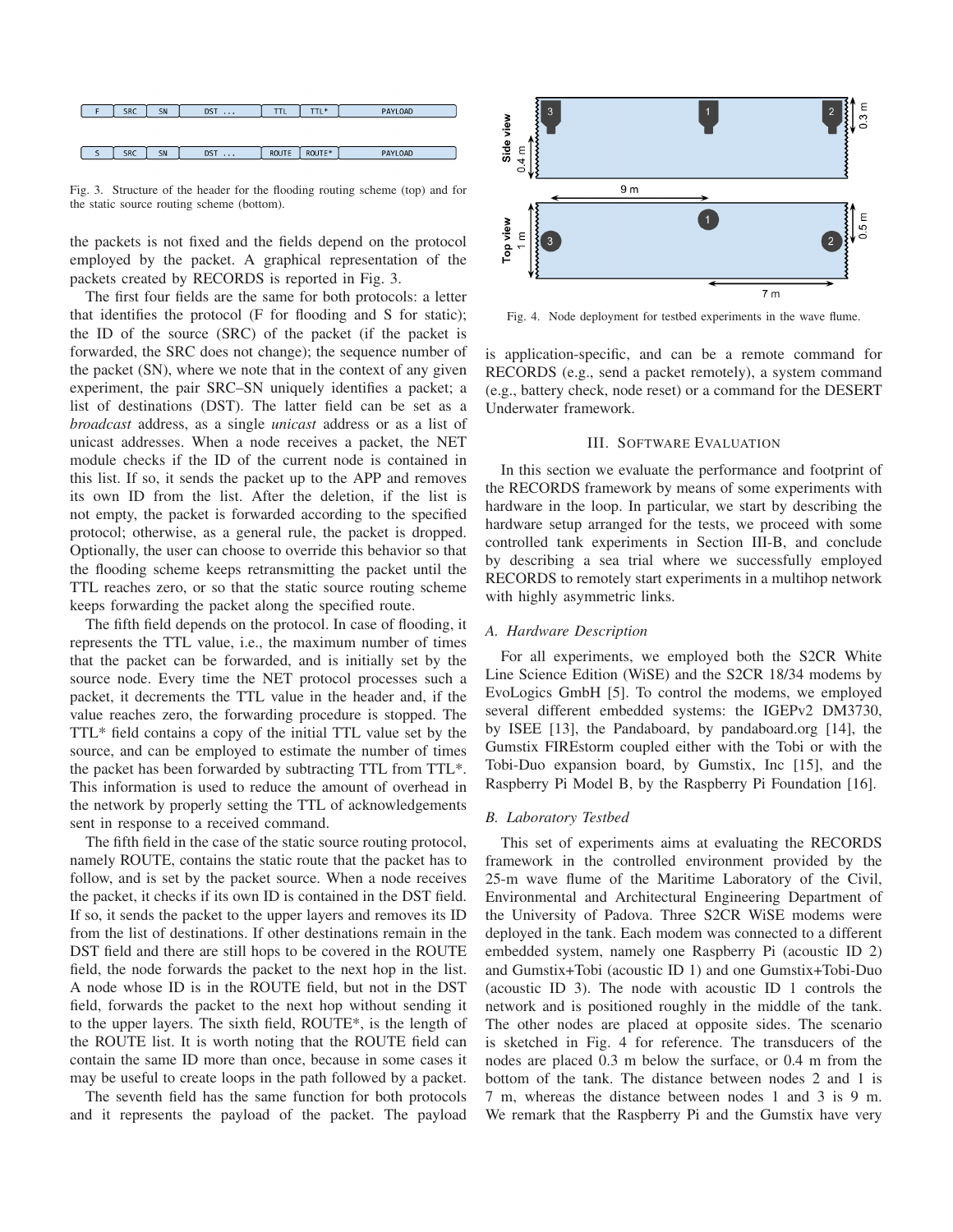

Fig. 5. CPU Load [%] for the Gumstix in the presence of heavy traffic with packet generation period 2 s (top) and light traffic with packet generation period 20 s (bottom).

different hardware features and prices.<sup>1</sup> With the following experiment, we prove that RECORDS is lightweight and does not stress the CPU and the RAM of the system; moreover, it behaves similarly on either embedded board despite their hardware differences. For a comparison of the behavior of embedded systems with the DESERT Underwater framework, we refer the interested reader to [17].

Test 1: CPU and RAM usage when running network experiments. In the first experiment we focus on measuring RECORDS's requirements of CPU and RAM on the embedded systems. We carry out the comparison under two realistic work load conditions, reproducing either a heavy or a light traffic, as could be experienced in a real underwater network, depending on the application to be supported. In the heavy traffic configuration, node 1 generates 1 data packet every 2 s with a random payload of 30 bytes, and sends each packet in broadcast. The packets are generated via the NSD module. Nodes 2 and 3 receive the data packets, log them and retrieve the channel multipath structure from the modem. In the low traffic condition, the generation period is relaxed down to 20 s. In the plots we evaluate the CPU and RAM usage for a total duration of 45 min from when the NSD module starts generating traffic. We reset both the modems and the embedded systems before starting each experiment. The CPU and RAM usage is sampled every 1 s, and each value reported in the plots is computed as the mean over one minute.

The plots for the CPU load (in % of the CPU time), for both traffic generation rates, are reported in Fig. 5 for the Gumstix, and in Fig. 6 for the Raspberry Pi. We observe that only the NSC loads the CPU noticeably, whereas the other modules are mostly idle. This is easily explained by recalling that, after



Fig. 6. CPU Load [%] for the Raspberry Pi in the presence of heavy traffic with packet generation period 2 s (top) and light traffic with packet generation period 20 s (bottom). Notice that the y-axis reaches up to 4% in the top panel.



Fig. 7. Amount of RAM used [MiB] for the Raspberry Pi in the presence of heavy traffic with packet generation period 2 s.

the startup phase (when the control framework sends remote commands), the only module that actually processes packets is the NSC. In particular, it reads messages coming from the upper layers and forwards them to the modem, and vice-versa, and logs the multipath structure for each received packet. In the heavy traffic experiments, the overall CPU load is on the order of 1.2% for the Gumstix and 2.8% for the Raspberry Pi. Under light traffic, this value decreases to about 0.2% for the former and 0.4% for the latter. As expected, due to the fact that the Gumstix is equipped with a faster CPU, the CPU load is lower compared to the Raspberry Pi. Nevertheless, the global CPU consumption in the heavy load condition stabilizes to low values for both embedded systems. From the previous analysis we can state that, when the framework is processing and analyzing packets from the *ns2/DESERT* framework, its impact is very low on the CPU, and the impact does not change dramatically depending on the embedded system, thus confirming that it is lightweight.

The plots for the amount of RAM space used (in MiB) is entirely analogous for all experiments. For this reason, we report only the worst case of the Raspberry Pi in the heavy load scenario, shown in Fig. 7. The differences among different modules can be attributed to the number of TCP sockets opened by each module. For example, Fig. 1 shows that APP

<sup>&</sup>lt;sup>1</sup>The Gumstix is equipped with a TI OMAP3730 Cortex-A8 Core 1 GHz whereas the Raspberry Pi with a ARM1176JZF-S 700 MHz. The price of the a Gumstix FIREstorm with a Tobi expansion board is roughly 6 times the cost of a Raspberry Pi Model B.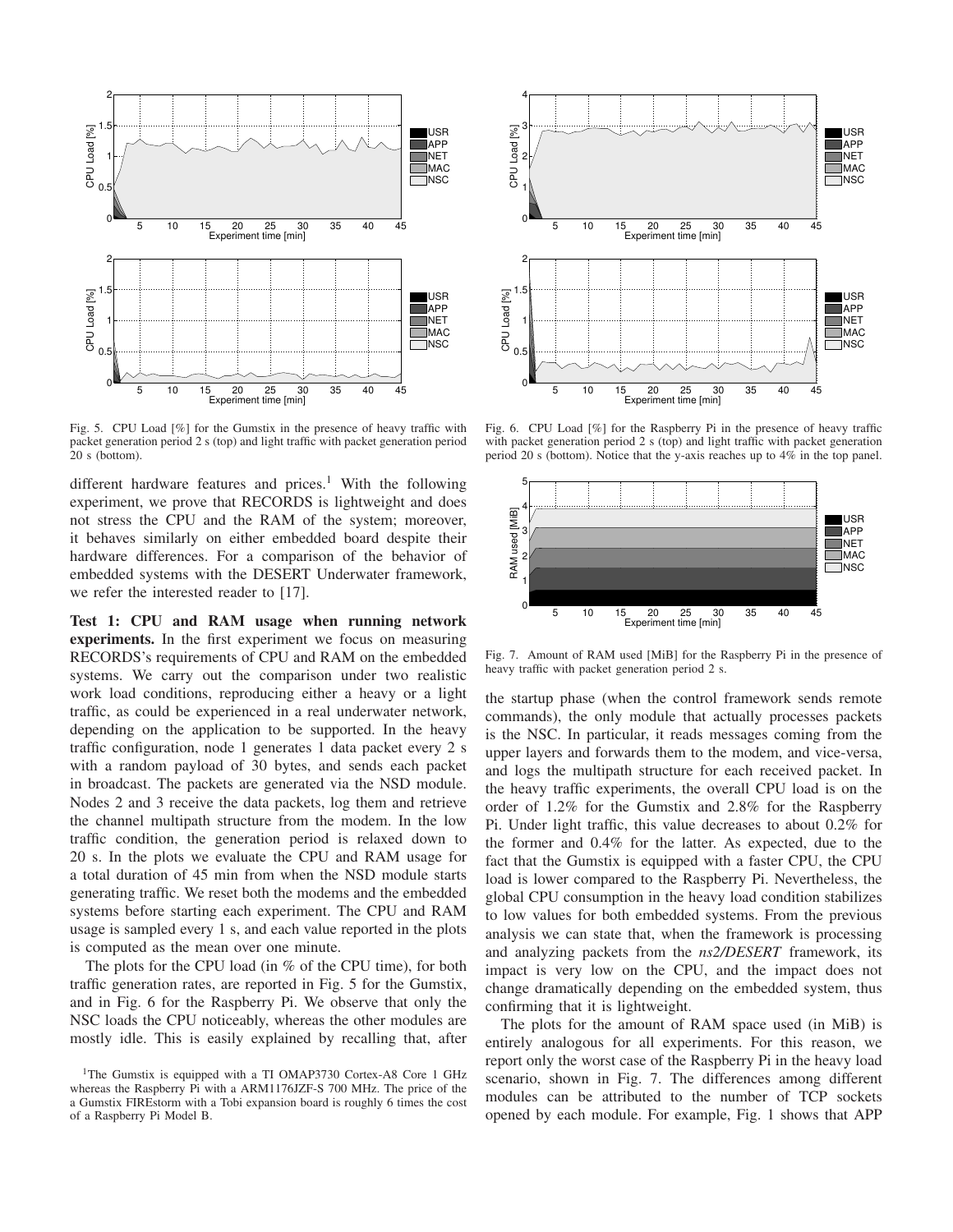

Fig. 8. CPU load for the Raspberry Pi during the static routing experiment.

allocates the largest amount of RAM (3 sockets), whereas USR requires the lowest amount, as it opens only 1 socket. The overall amount of RAM required by RECORDS sums to 4 MiB for the Raspberry Pi and to 3.5 MiB for the Gumstix, approximately 0.75% of the total amount of RAM available on either system. We remark that the amount of RAM used by RECORDS was observed to be stable throughout the entire test, a good sanity check that suggests that the framework is free from memory leaks. As a side note, Tcl 8.5 loaded on the Gumstix board seems to lead to a slightly smaller memory allocation with respect to Tcl 8.6 loaded on the Raspberry Pi. From these tests, we can conclude that the CPU and RAM footprint of RECORDS is very contained, and that it scales well from light to intense communication rates.

Test 2: CPU and RAM usage when employing internal RECORDS networking capabilities. While in the previous analysis we focused on the performance of the framework itself, in the second experiment we evaluate the CPU and RAM usage of RECORDS when its networking functionalities are exploited to route remote commands through a multihop network. This makes it possible to evaluate the behavior of all modules (not only the NSC as in the previous experiment). The setup is the same of the previous experiment, but in this case we configured node 2 to send strings to node 3 by using node 1 as a relay. Upon the reception of a message from node 2, node 3 floods back an acknowledgment message. The USR module in node 2 was configured to send the message HELLO I AM NODE 2 every 20 s to the APP module:

SEND,S,3,1 3,HELLO\_I\_AM\_NODE\_2

where S instructs the framework to create a static source routing message with node 3 as the final destination, with list of hops 1 3. In this experiment, node 2 (the source) must carry out the largest number of operations. To maximize the stress to which the node is subject, we equipped it with the more performance-constrained Raspberry Pi board, and will focus our analysis on this platform. The RAM usage for this experiment is the same as in the previous experiment, and is not reported for brevity. Fig. 8 reports a plot of the impact of RECORDS on the load of the Raspberry Pi CPU across a windows of 3 data packet transmissions, where we sample the CPU load once every 1 s. For each packet, the initial peak is due to the generation of the packet itself, to the translation of its contents into an accepted modem command, and to the communication with the modem. A second peak is due to the reception of the acknowledgment from node 3. Notice



Fig. 9. Components involved in the measurement of the delay to execute remote commands.

that this happens roughly 5 s after the packet transmission. The non-zero CPU use tail between these two peaks is due to the overhearing of forwarded packets, that are not meant for node 2, and are therefore discarded by the MAC or the NET layer. As opposed to the previous experiment, in this one the NSC module does not load the CPU, as we do not send traffic through the NSC.

Test 3: delivery and execution latency for remote commands. In the third tank experiment, we evaluate the time required to execute remote commands. This time depends on several factors like the propagation delay, the processing time within RECORDS, and the time required by the modem to modulate and transmit the packet. We employed the same topology as in Fig. 4 where node 2 (equipped again with a Raspberry Pi) sends commands to node 3 (equipped with a Gumstix). We synchronized the node clocks in advance to within a few ms via the Network Time Protocol (NTP), in order to allow more precise time measurements. We consider three types of remote commands: those that do not require an acknowledgment, those that require an acknowledgment, and those specifically employed to start the DESERT Underwater framework. The last one is especially interesting both because it requires several seconds to execute and because it finds practical use in underwater networking experiments. The distance between nodes 2 and 3 is about 16 meters, which translates into a propagation delay of about 10 ms by assuming a sound propagation speed of 1500 m/s. The processing time required by the modems is undeclared by the manufacturer, so we estimated it by subtracting the processing delays of the components that we could measure from the overall delay measured.

Fig. 9 provides a graphical representation of the components involved in the measurement of the execution time of remote commands, namely (1) the system time required to process the command, (2) the time required by RECORDS to process, parse and forward the command to the modem, (3) the time required by the modem to deliver the message via the acoustic channel.

In the following, we compute each reported value as the average of 10 separate measurements, where every value encompasses the three components listed above. The first is used to remotely reboot a node, and does not require acknowledgments. The command issued by the user is:

SEND,F,2,1,SYSTEM 0 reboot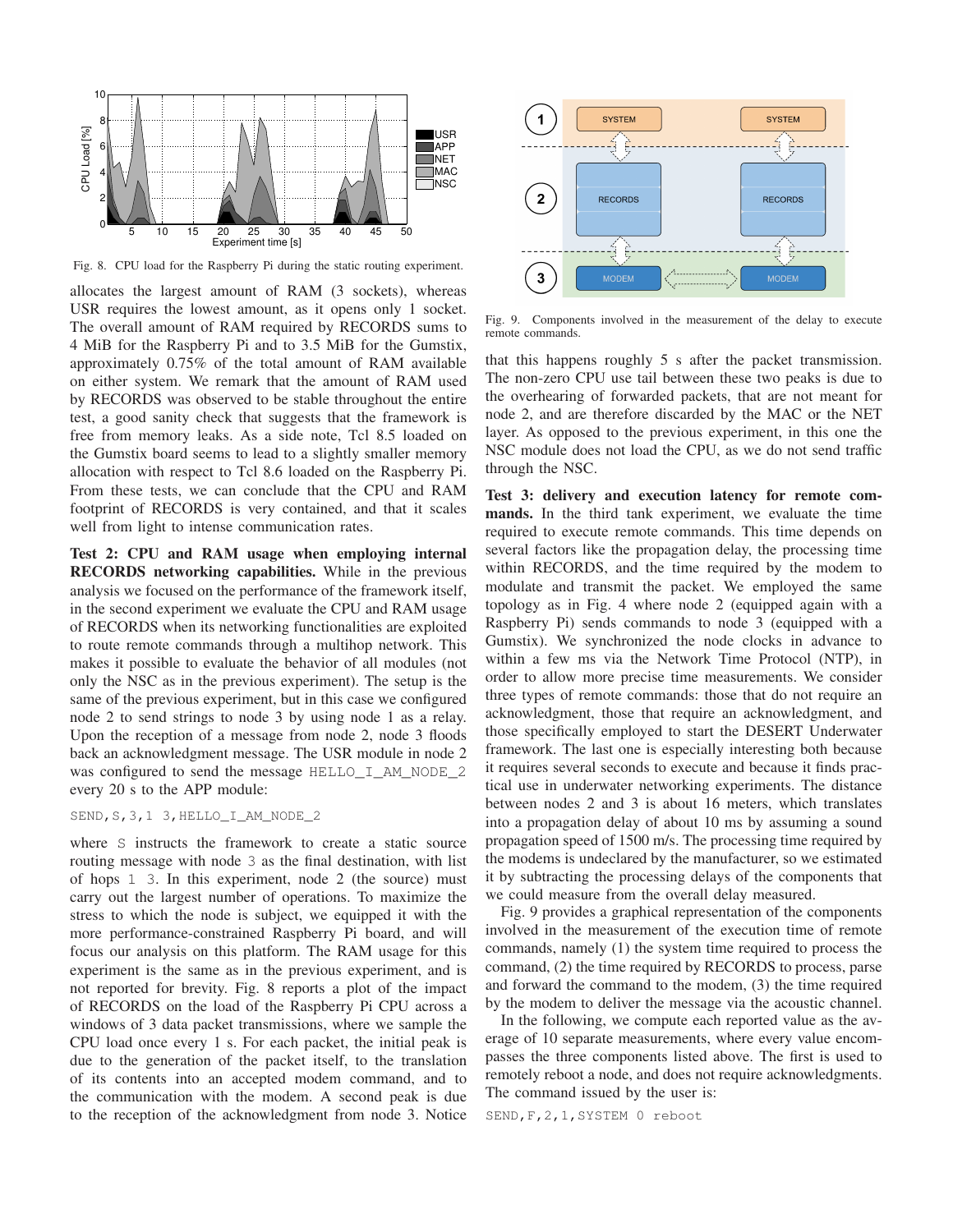where: SEND means that we want to send a remote command, F means that we request the use of the flooding protocol, 2 is the ID of the destination and 1 is the TTL. SYSTEM 0 reboot is the remote command: in particular, SYSTEM means that RECORDS has to execute the command as a system command at the receiver side, 0 is the execution delay, and reboot is the command to be executed. The time required by RECORDS to read, interpret, deliver and remotely execute the user command was 1.33 s, where 0.73 s are due to RECORDS itself, a negligible part is due to the processing time and 0.60 s are due to the acoustic communication chain.

The second command we consider is used to retrieve the list of files contained in a remote folder. The command from the user is:

## SEND,F,2,1,SYSTEM 0 ls

The structure of this command is the same as in the previous case, except that now we want to remotely run the ls system command. The overall time required is 3.75 s, where 1.60 s are due to RECORDS, 0.54 s is the system processing time, and 1.61 s are required by the acoustic communication chain.

The third command we consider starts the DESERT Underwater framework remotely. The command from the user is:

SEND,F,2,1,NS 02 M 35 120 3600 3 1 0 10 30 20\ 7 8 0 2

where the first part of the command is the same as before, and NS is a special tag used to instruct RECORDS to start DESERT. 02 is the ID that uniquely identifies the experiment being started, and the remaining input parameters are used to configure the experiment. The time required by this command is 4.76 s, where 1.67 s are required by RECORDS, 1.48 s are the system processing time, and 1.61 s are required by the acoustic communication chain. The amounts of time required by RECORDS and by the communication chain are comparable across all experiments presented: this determines that the behavior of RECORDS and of the modem is stable under several conditions, as suggested in Section III-A. In the presence of a larger distance among the nodes, the measured values would increase according to the longer propagation delay. The main difference among the three tested commands, except that two of them required an acknowledgment, lies mainly in the time required to execute the remote command, especially the one related to DESERT. We also measured the time required by the latter special command in both embedded platforms. The mean value is 1.48 s for the Raspberry Pi and 0.75 s for the Gumstix. This is due in part to the faster CPU of the Gumstix, and in part to the different SD cards used by the systems: a Class 2 for the Raspberry Pi and a Class 6 for the Gumstix.

## *C. Use of RECORDS during the CommsNet'13 Sea Trial*

In the period Sep 9–22, 2013, we participated to the CommsNet'13 sea trials in La Spezia, Italy, in the context of a collaboration with the NATO STO CMRE. The purpose of our trial module was, among others, to test and compare four network protocols developed for the DESERT Underwater framework. The network employed for the trial was composed by several types of nodes, including bottom nodes, mobile



Fig. 10. A comprehensive snapshot of the network deployment during the CommsNet'13 sea trials in La Spezia, Italy. The yellow pins delimit the operational area. The network includes bottom-mounted nodes, a ship node, an acoustic/radio gateway buoy, two autonomous underwater vehicles and one autonomous surface system.

nodes and floating nodes. Since not all the nodes were reachable via a cable or radio link, we could only reconfigure them and check their status via the RECORDS framework. In particular, we successfully used RECORDS to start, manage and stop more than 30 network experiments. As an example of realworld application of RECORDS, we will now discuss one of the CommsNet'13 experiments (the configuration parameters for this experiment and some measured performance metrics are given in Table I). In this analysis we want to demonstrate how we configured the network experiment remotely, how the configuration message propagated, as well as some numerical results such as the time required to configure each node. An overview of the deployment is depicted in Fig. 10. Compared to the nodes reported in the figure, the Wave Glider was not available, and we assumed to have direct access only to node  $M2.<sup>2</sup>$ 

Considering that the position of our node was quite central in the deployment, we decided to configure the nodes by using the flooding protocol. The command sent via M2 was:

$$
SEND, F, 255, 4, NS 53 M 60 240 36000 4 1 0 15 48 \setminus 120 2 7 8 3
$$

With this command, the modem broadcasts a configuration message with TTL 4, in order to instruct the entire network to start DESERT Underwater to experiment a specific routing protocol named MSUN (whence the M), with experiment ID 53. The nodes were also instructed about the duration of the experiment, 36000 s, about which ones are packet sources (IDs 2, 7 and 8) and which are sinks (node 3), and are provided with a list of parameters internal to the protocol. In Fig. 11 we report the paths followed by the configuration messages before reaching all the nodes. The IDs of the nodes in this image are the acoustic IDs associated to the modems. Compared to the labels in Fig. 10 the association is: M1 $\rightarrow$ 1, M2 $\rightarrow$ 2, M3 $\rightarrow$ 3,

<sup>&</sup>lt;sup>2</sup>In fact, nodes M1 through M4 and the gateway buoy were directly accessible via radio links. However, we decided to fully exploit RECORDS by not using the radio link option.